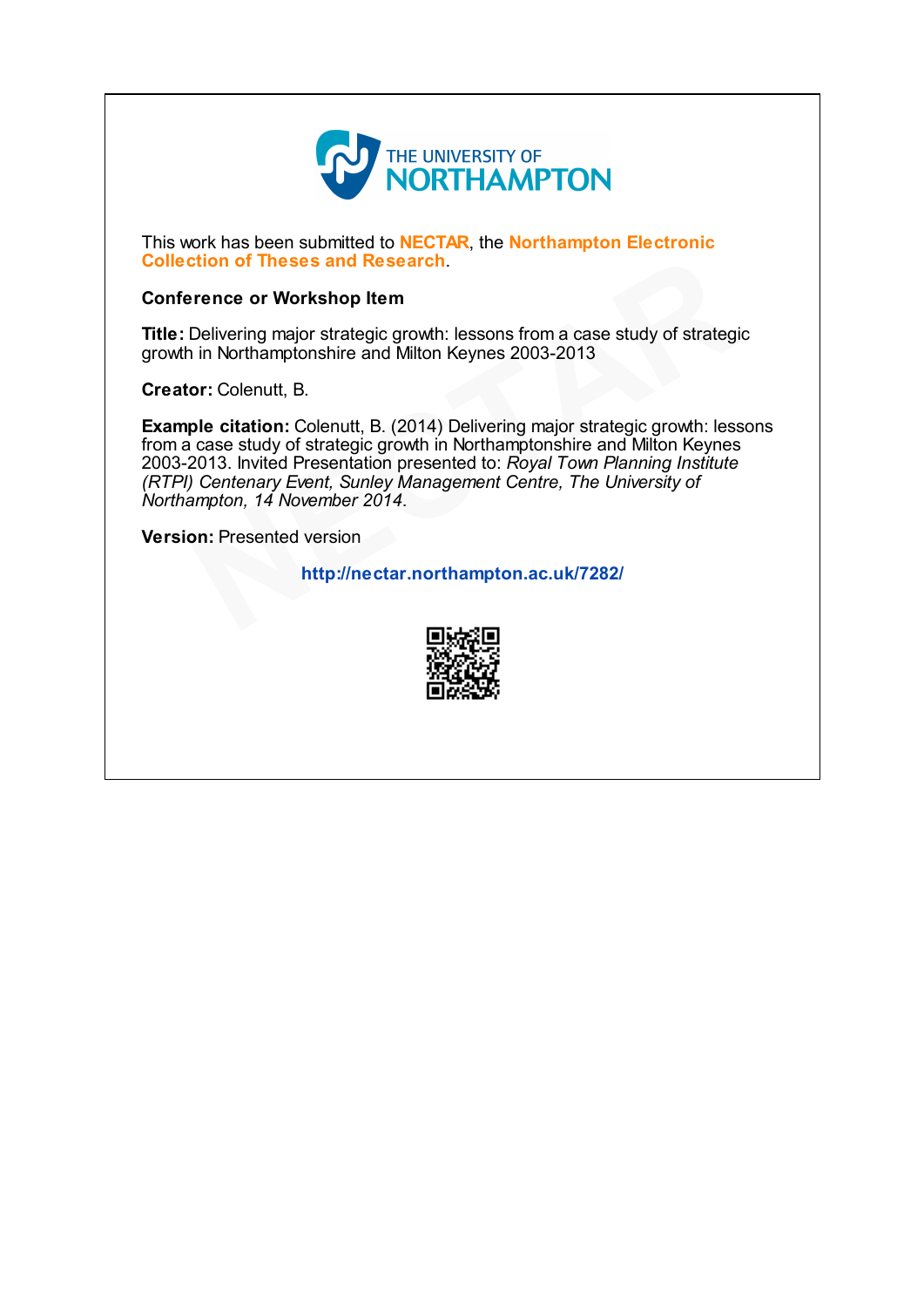# **Delivering Major Strategic Growth**

Lessons from a Case Study of Strategic Growth in Northamptonshire and Milton Keynes 2003-2013

Dr Bob Colenutt

## Collaborative Centre for the Built Environment The University of Northampton November 14th 2014



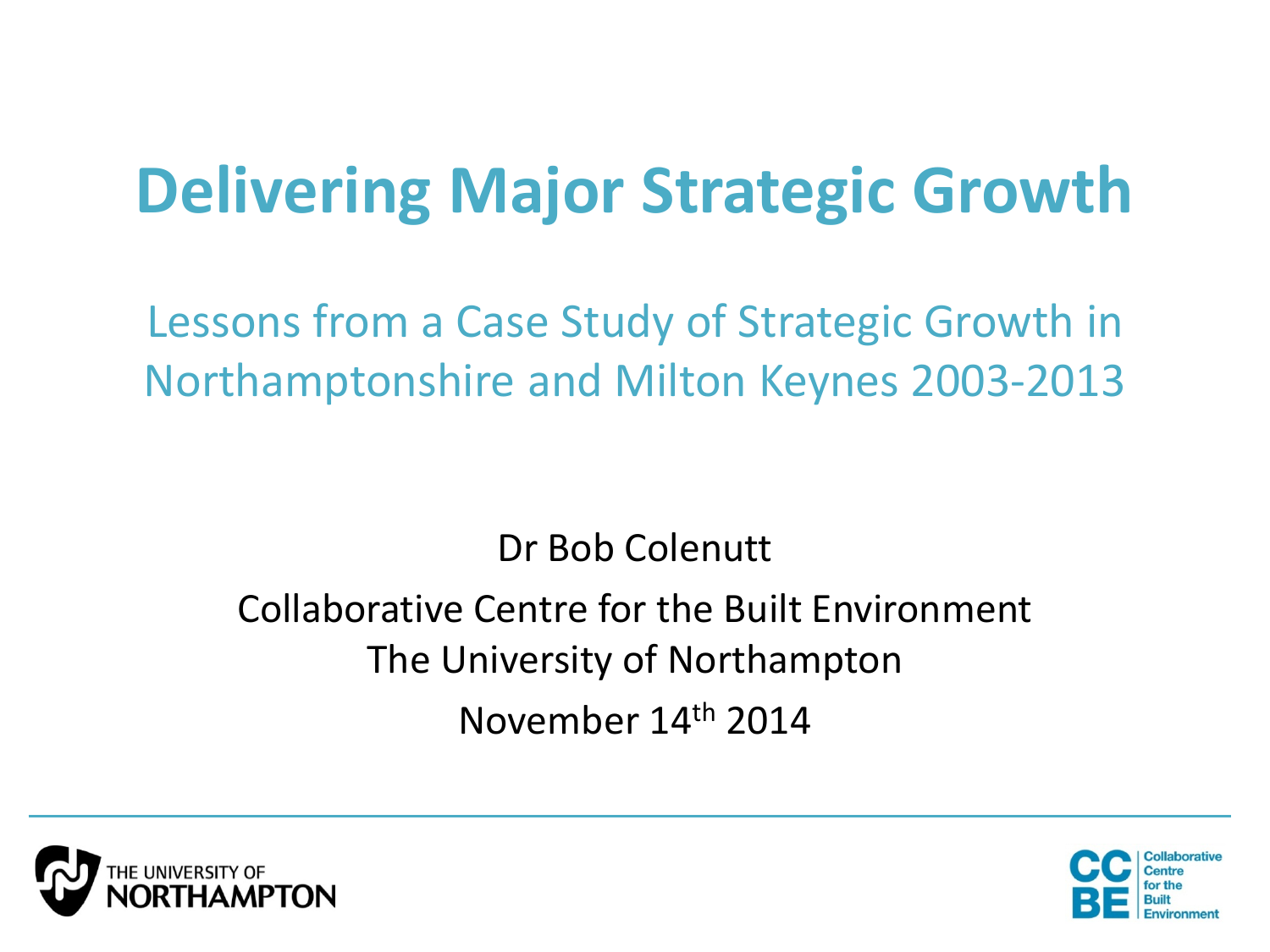- **What does Strategic Growth mean?**
- The Growth Agenda 2003-2010: what happened
- **Post-Recession and Coalition Policies**
- **The lessons for Strategic Growth**



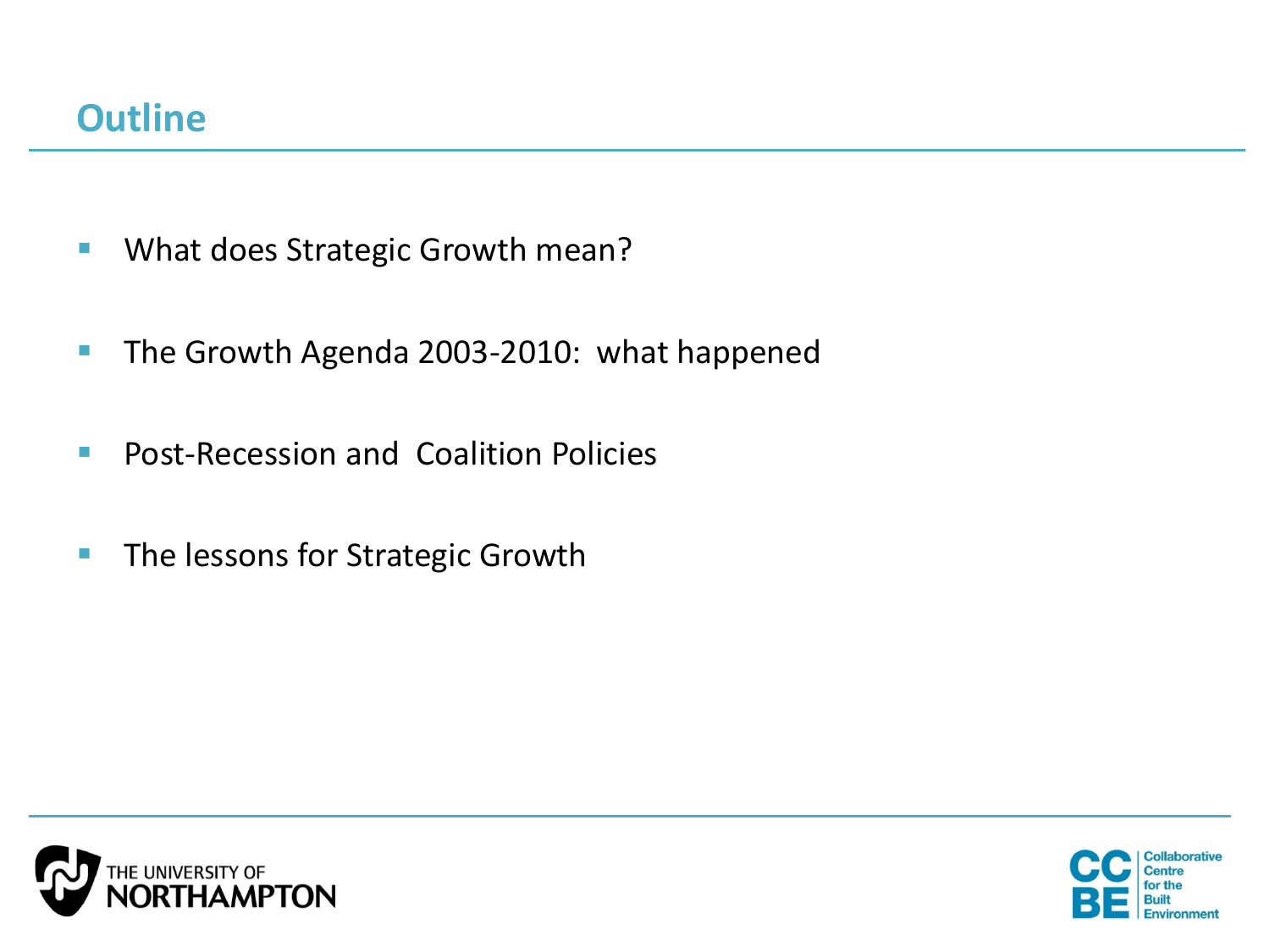- What does strategic growth mean? It implies long time periods and significant spatial scale and impact; But what are its objectives?
- What type of growth? Why is it needed? Regional economic growth; or housing supply; or major regeneration? Is it about quality or quantity? What are the priorities? How will strategic growth be delivered? How will success be measured? And who is growth for? Who are the winners and losers?
- Often these questions are not clearly posed or answered. And, in the context of Localism, communities have very different views of growth and it is uncertain what we mean by it and how it can be planned or delivered.
- But we can learn lessons from previous plans for strategic growth.



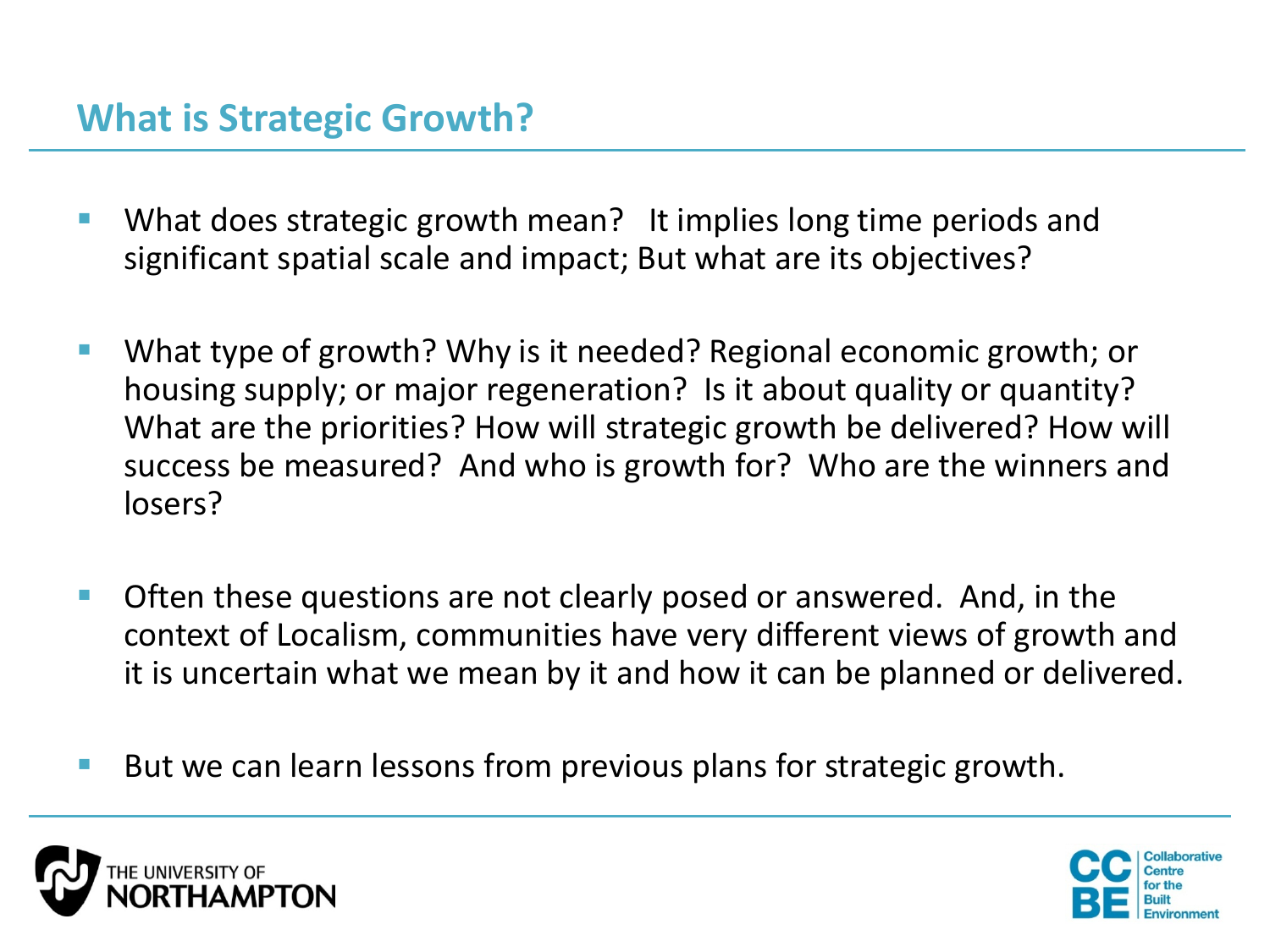## **The Growth Agenda in Northamptonshire and Milton Keynes 2003-2013**

- Strategic Planning 2003- The Sustainable Communities Plan and MKSM
- **Spirit of "utopian optimism"; belief in steady economic growth combined with** a vision of creating "sustainable communities" delivered largely in partnership with the development industry. Win-Win.
- **Main purpose of the planning system was to allocate substantial areas of land** for new housing - as called for by the development industry - 50% of the growth in Sustainable Urban Extension (SUEs).
- **UPER 100 Very optimistic trajectories for example, 80,000 new homes in** Northamptonshire between 2001-2021 by volume house builders with infrastructure (including affordable housing and sustainability measures) by cross-subsidy from rising land prices i.e. from planning gain.
- In addition, because of government doubts about local authority capability, Special Delivery Vehicles such as WNDC and NNDC were set up with some top up from Growth Area Funds.



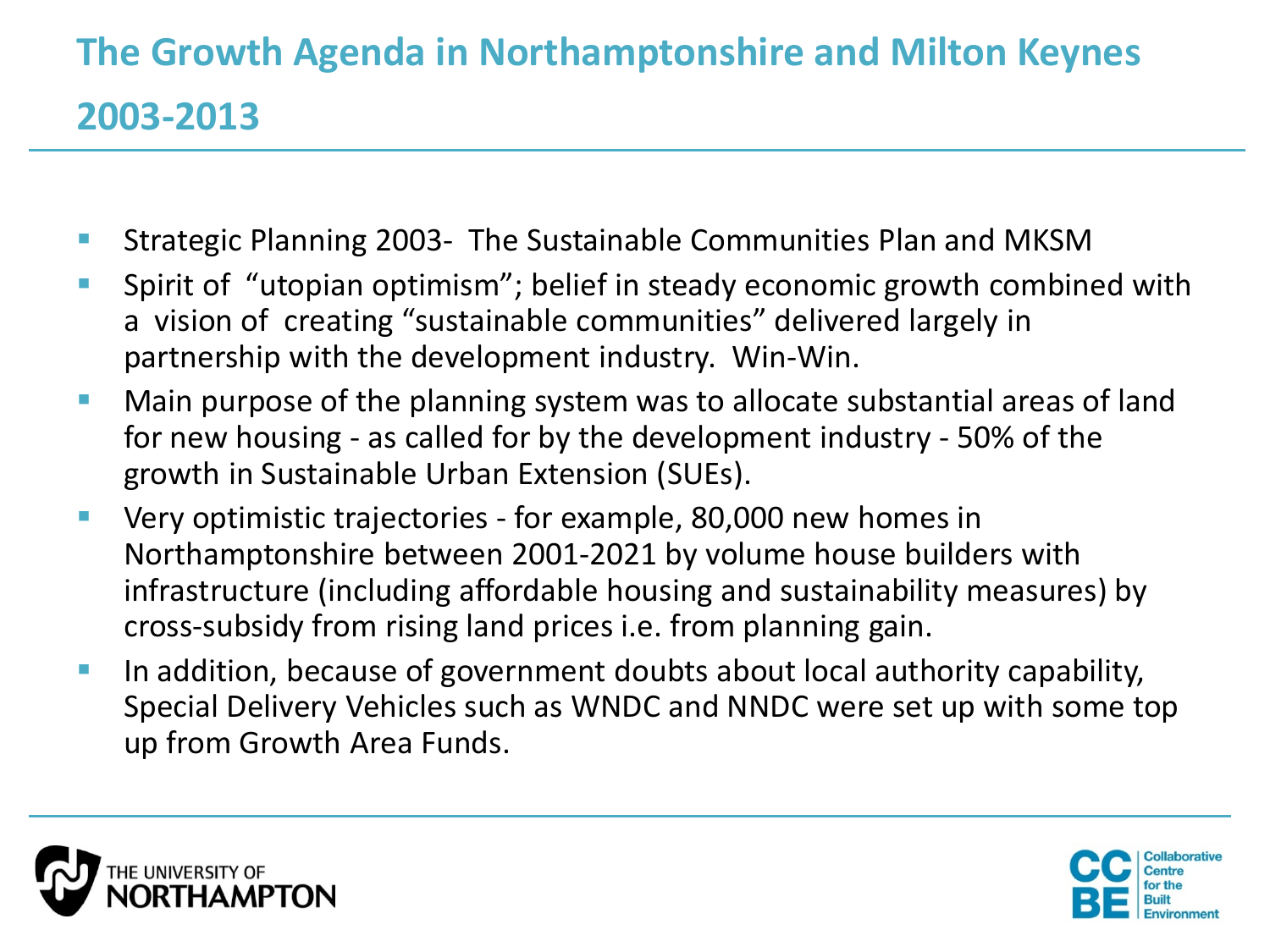- 24 SUEs identified but only 5 started by 2013
- House-builder delivery model did not match plans and trajectories (even before the recession)
- **E** Copious LA planning documents and sustainability assessments but sustainable design seen as a cost by developers and few sustainable communities/low carbon schemes delivered
- **Large infrastructure funding gap Roof Tax in MK was the exception**
- **Though local authorities signed up there were community fears that** growth would not be "infrastructure led"
- *Growth defined largely in terms of housing land supply - limited linkage of housing plans to jobs, town centre renewal, or place making*



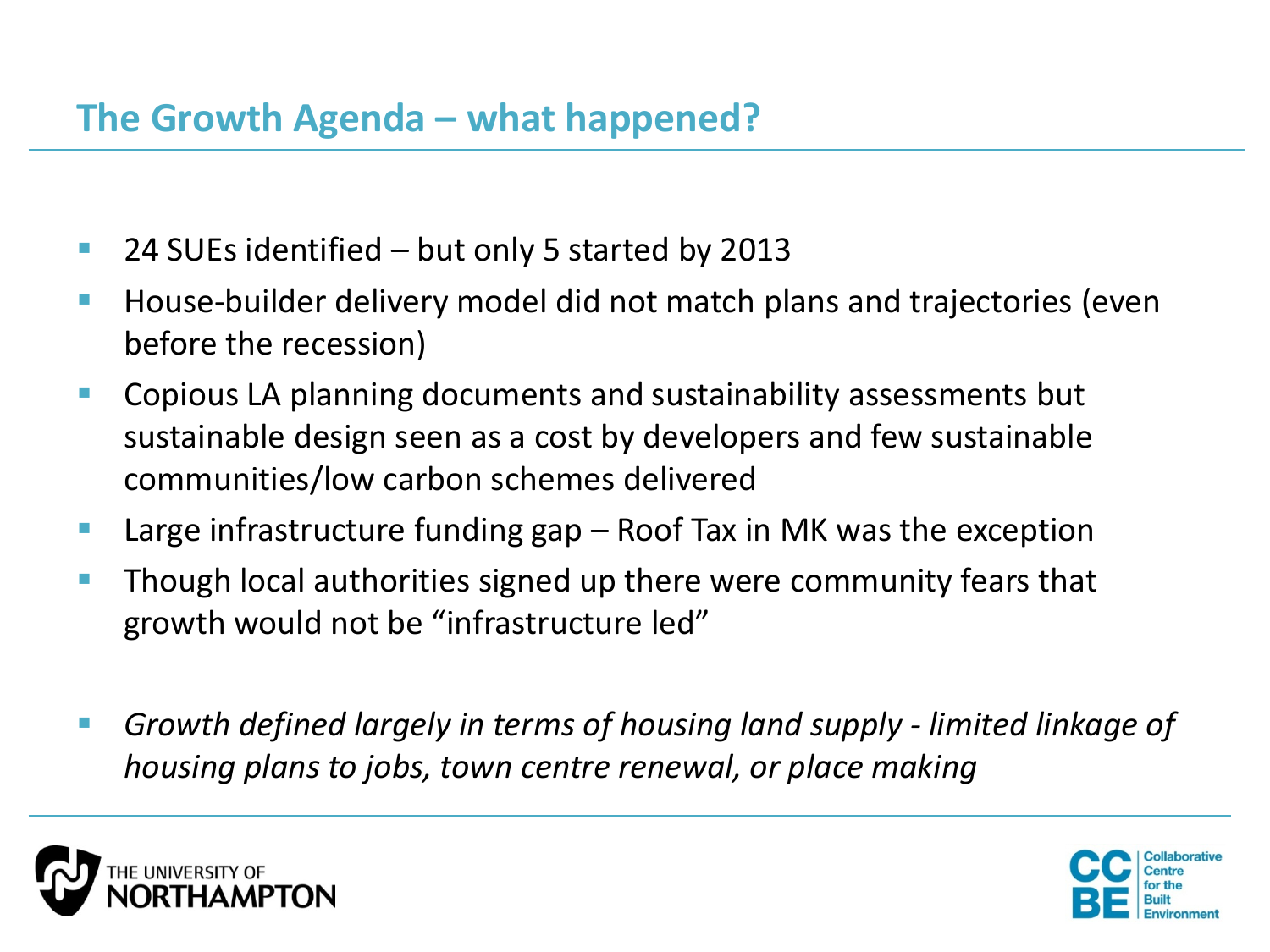### **Post Recession and change of Government**

- Government saw "planning" as the problem particularly "top down" strategic planning - RSSs, MKSM, WNDC wound up
- **URIGA** Viability assessment brought in to reduce planning obligations
- Switch to localism (to reflect local concerns about growth); LEPs to lead on economic development; LEPs slow conversion to housing planning role
- **Measures to boost housing demand (Help to Buy) and supply (Help to Build)**
- Market revival but limited compared with (revised) trajectories SUEs stuck though exceptions in MK – developers preferred smaller sites –
- Continued infrastructure delays HCA Infrastructure funds, and CIL introduced but limited impact in our area. NEP study of delivery on-going
- *Wider political concern about affordability, the effectiveness of the volume house builder model, -----search for alternatives (e.g. Shelter, Lyons Housing Review, TCPA and Garden Cities model)*



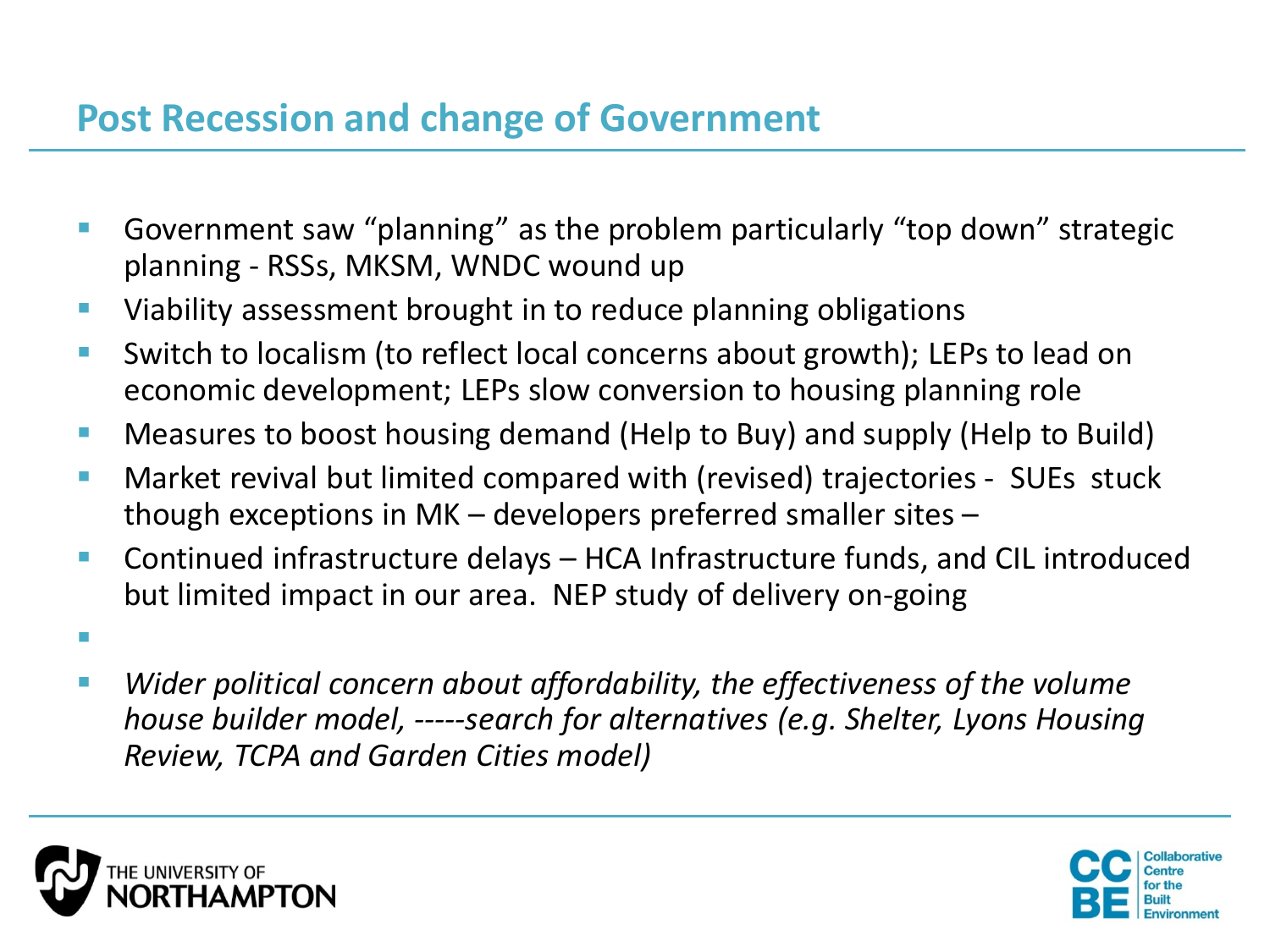- **Proactive Strategic Planning is essential.**
- Spatial planning is essential (but on its own is not enough). There must be a strategic plan which links places and spells out infrastructure needs, particularly funding and programming of transport and community facilities. It must prioritise sites and projects (not just allocate land for housing). Need for Unitary Authority.

### **Planning must be backed up by new Local Growth models.**

- **The house builder model (and economic growth) on their own cannot deliver strategic** growth; local government must be more proactive with powers and capacity to do so (e.g. Centre for Cities and Lyons Housing Supply Report). Towns, groups of local authorities, and community trusts need to be developers in their own right/and set up local SDVs
- Must encourage a wider range of providers including Has, Las, community trusts; pool land and resources; make selective use of CPOs; innovate over capturing land value to fund infrastructure; take stakes in uplift by forward funding infrastructure



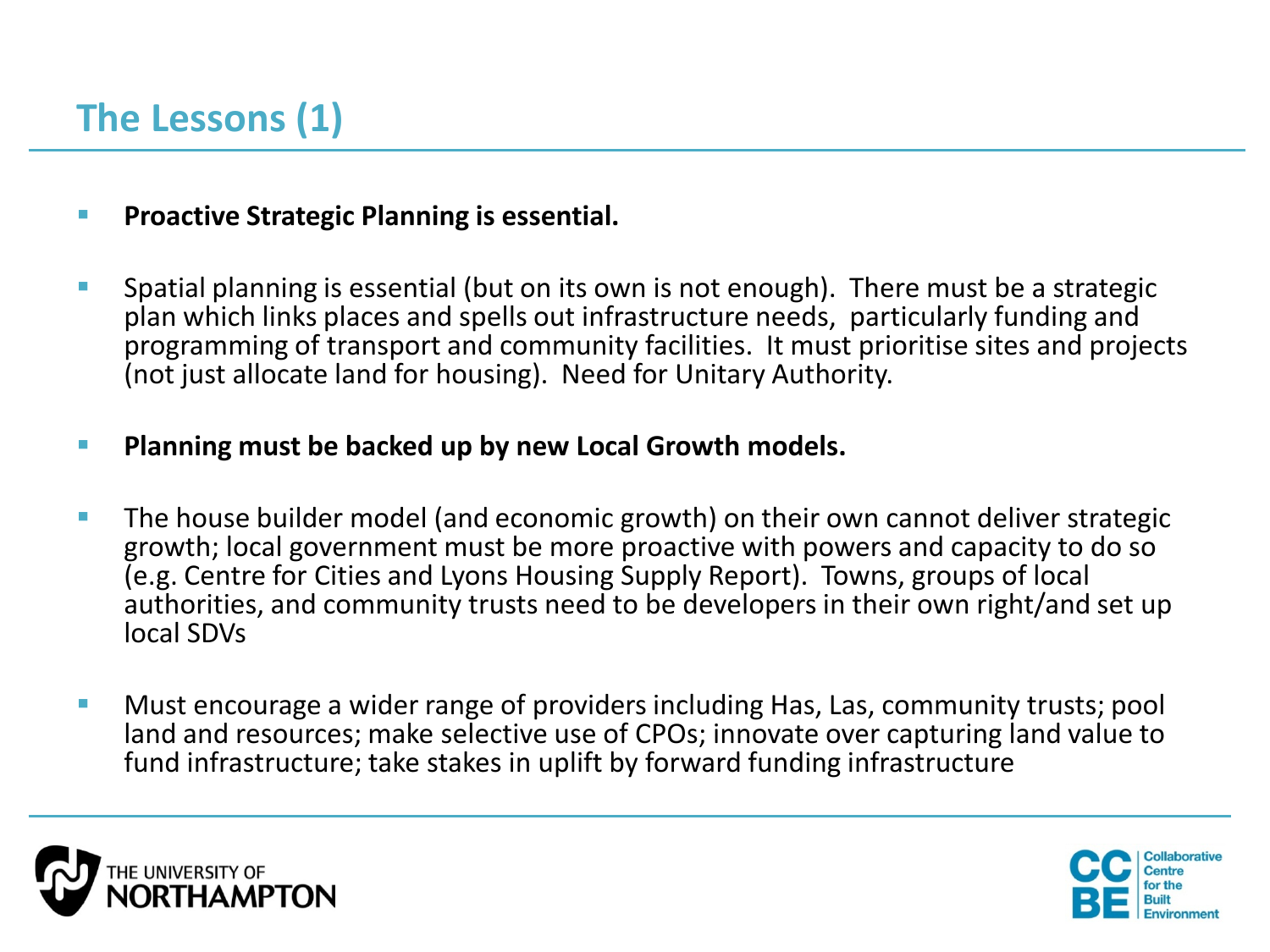- **"Does everything have to be justified in economic terms?"**
- **Crucial importance of non economic factors community, environment, social justice,** security, place, quality, nature
- Viability assessment is hugely distorting and misleading. It is not a science and is not objective. There are many different methods with conflicts over inputs, definitions and outputs.
- It is anti-planning as it gives excessive weight to landowner/developer returns , secret deals and commercial confidentiality which can trump other issues. Planning must be about the best use of land from the point of view of need and community
- *"Sustainable growth" has become distorted to mean property market financial viability. Need to resurrect the holistic meaning of sustainable growth*